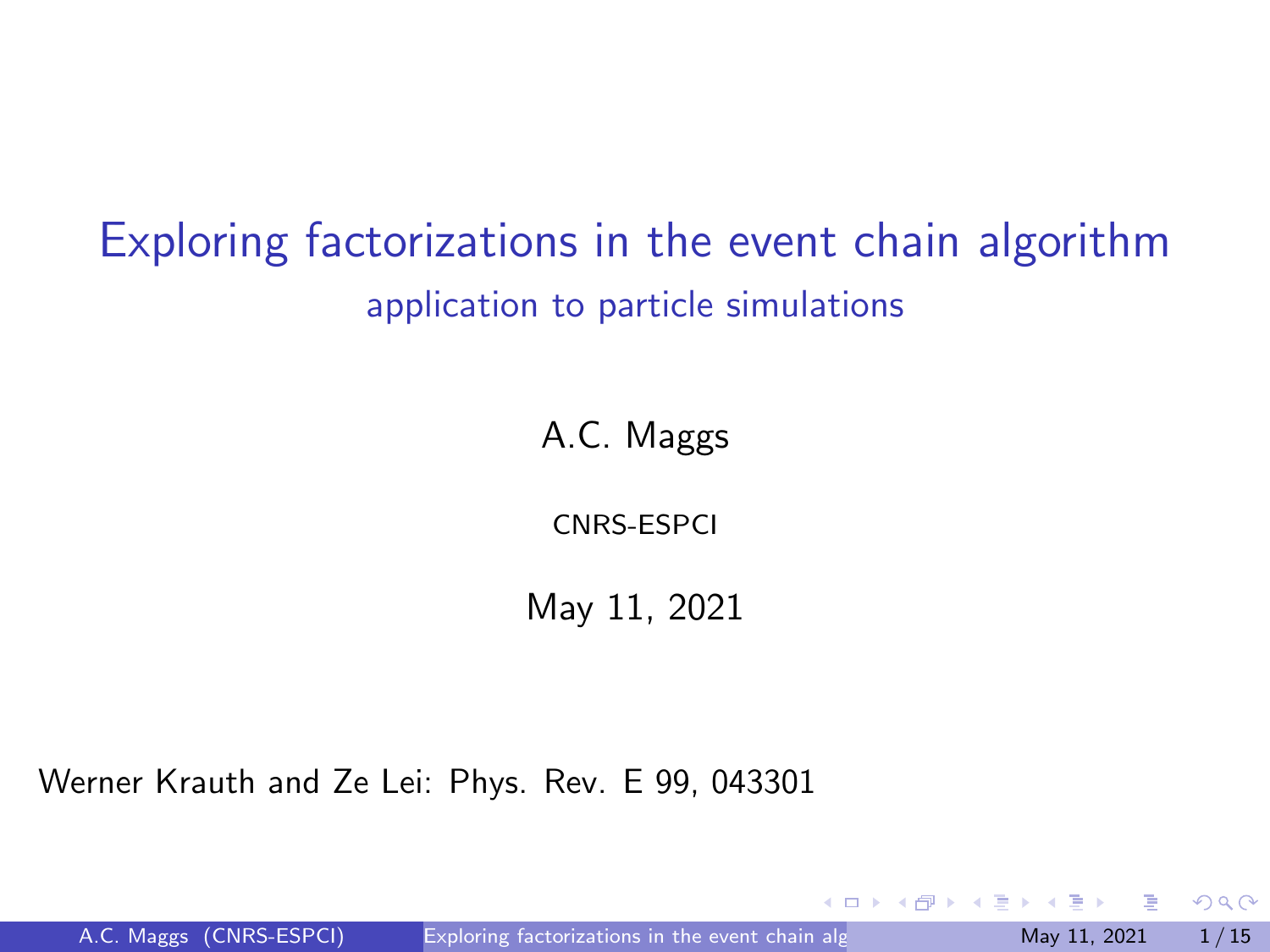# ECMC: Replacing Monte Carlo and Molecular Dynamics

Can one find algorithms that better equilibrate for thermodynamic simulation?

However: multiple criteria:

- Single particle motion, diffusion speed
- Auto-correlation of energy/density fluctuations near equilibrium
- Mixing times worst case includes nucleation

Exploit freedom to split potentials in ECMC to optimize speed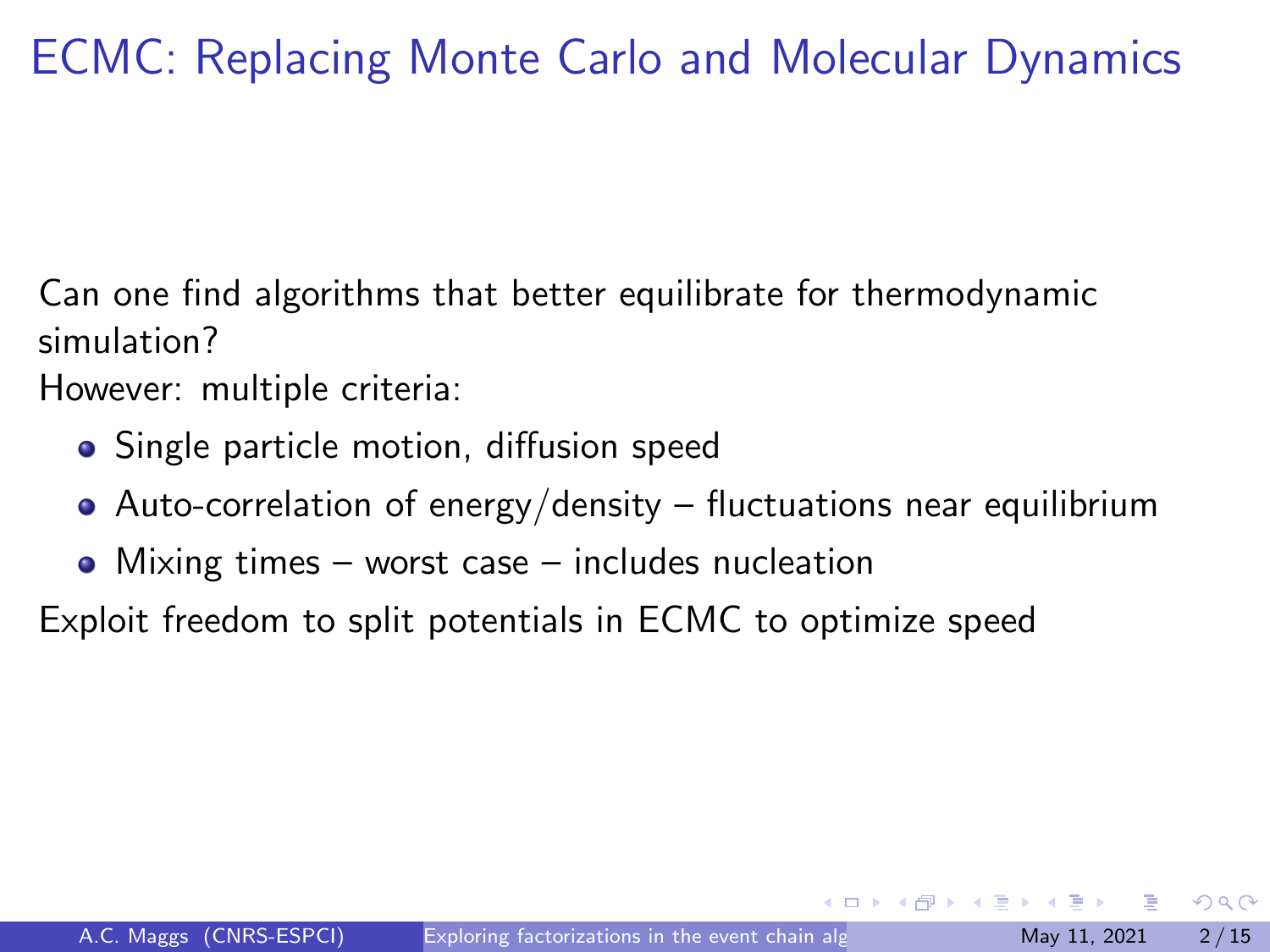## Major algorithms today

- Metropolis Monte Carlo
	- $\blacktriangleright$  large individual steps
	- $\blacktriangleright$  slow diffusive explorations of space
	- $\triangleright$  exact sampling
- time step driven molecular dynamics
	- $\blacktriangleright$  propagative modes
	- $\triangleright$  small steps for stability

Event chains have the potential of : large steps, propagation, exact sampling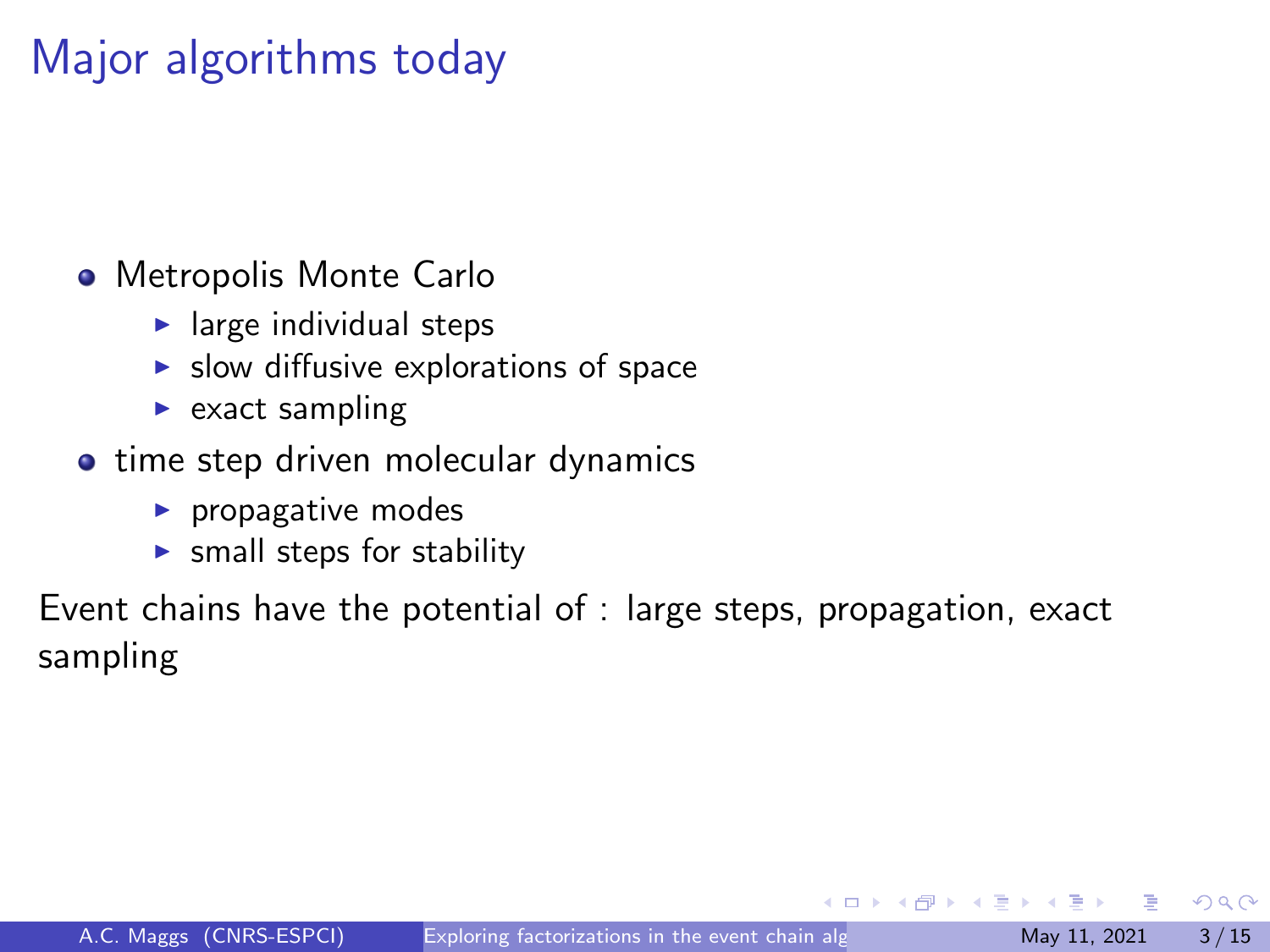# Hydrodynamics in simple fluids

MD: Slow modes in large systems are hydrodynamic: linked to conservation laws

- Mass
- momentum
- **e** energy

Gives rise to

- sound:  $\omega = cq$
- heat:  $\omega = Dq^2$
- vorticity:  $\omega = D'q^2$

Modes with dynamic exponent  $z = 1$  and  $z = 2$ :  $\tau \sim L^2$ 

MC: single conserved quantity: density,  $\omega = D''q^2$  for  $\langle \rho(r,t)\rho(0,0)\rangle$ 

- CF: Onsager, Talk of Masaharu Isobe
- Hydrodynamic theories of liquid crystals, multicomponent systems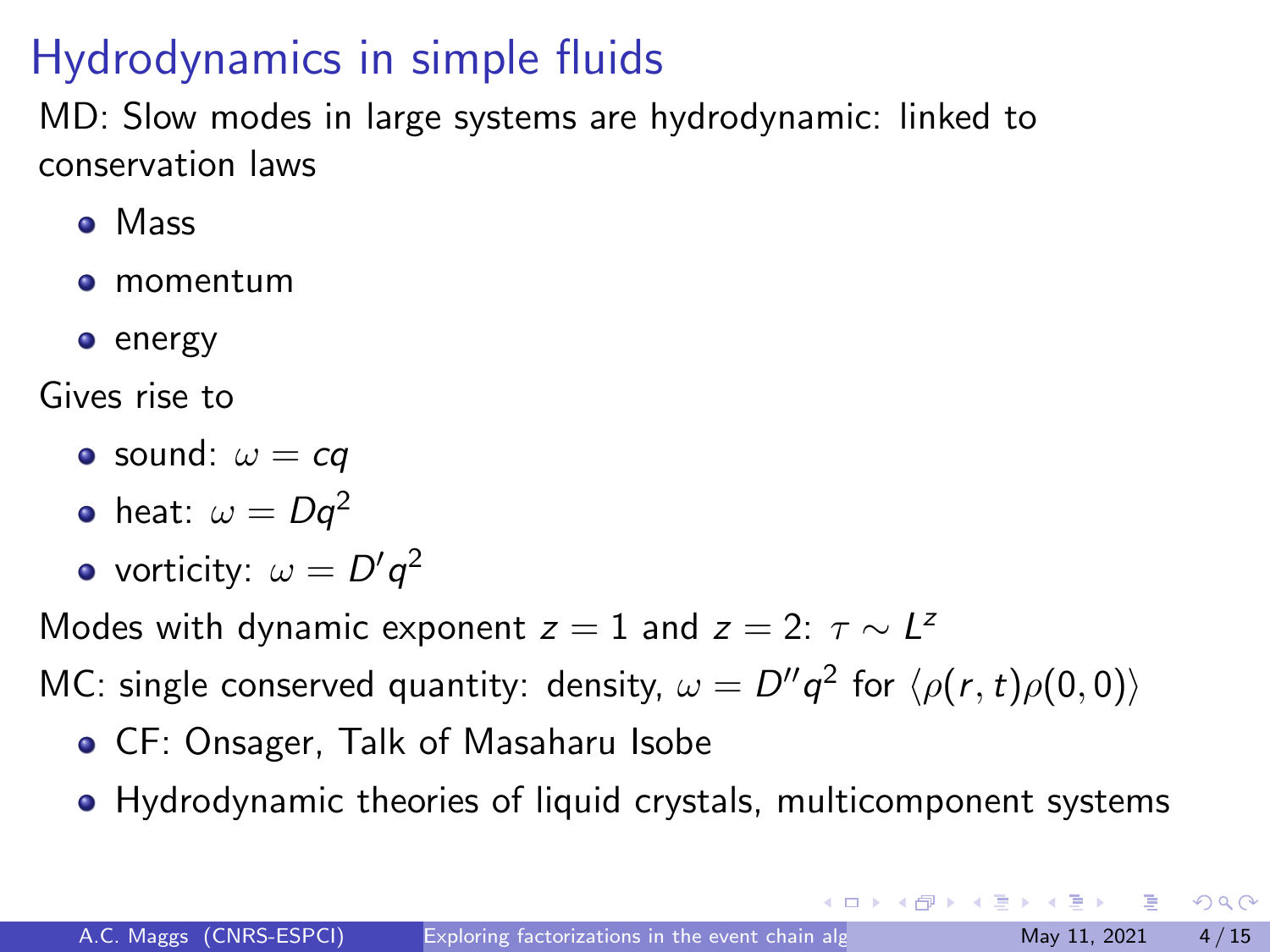## Dynamics of ECMC

Very great flexibility in the formulation: There is not just one ECMC

Does this change the large scale dynamics? Lennard-Jones potential

$$
U_{LJ} = \frac{1}{r^{12}} - \frac{1}{r^6}
$$

Can split LJ into components, independent management of  $1/r^6$  and  $1/r^{12}$ .

Here: Only factors over pairs, keeping these contributions together, but will add extra "factor field "

What is the exponent z for ECMC? Reminder  $\tau \sim L^z$  want z small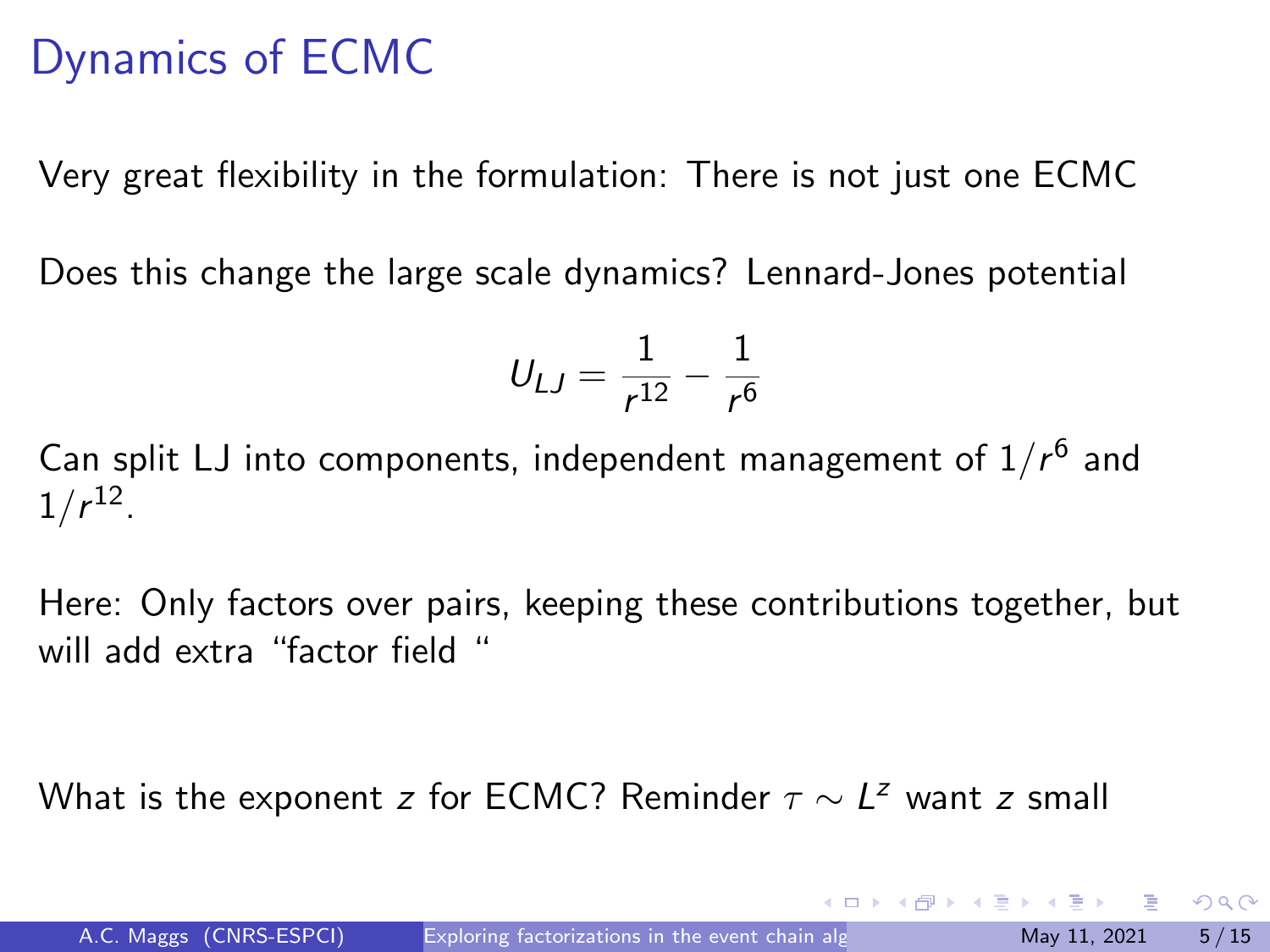## 1D interaction with left and right particles

Green particle active, moving to the right:



Remember: events when potential is increasing Lifting can go left and right, even if particle motion is uni-directional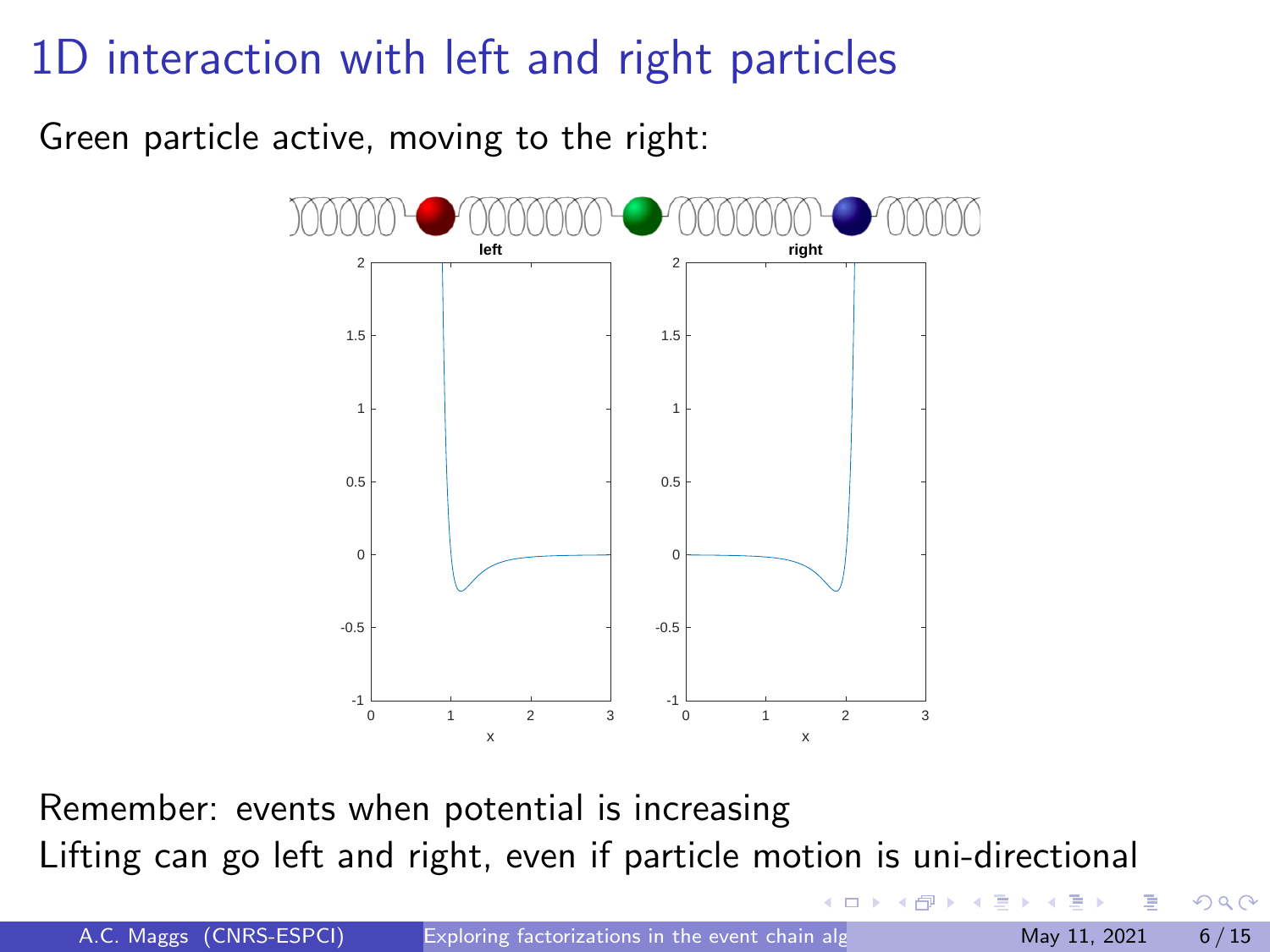## Does it work? Lennard-Jones Chains

Measure dynamics of slowest Fourier density mode Autocorrelation time : *cpu*  $\sim$   $N^{z+1}$ 



- See dynamic exponent  $z = 2$  for metropolis,  $z = 1$  for MD and event chain.
- High and low temperatures: it works sometimes...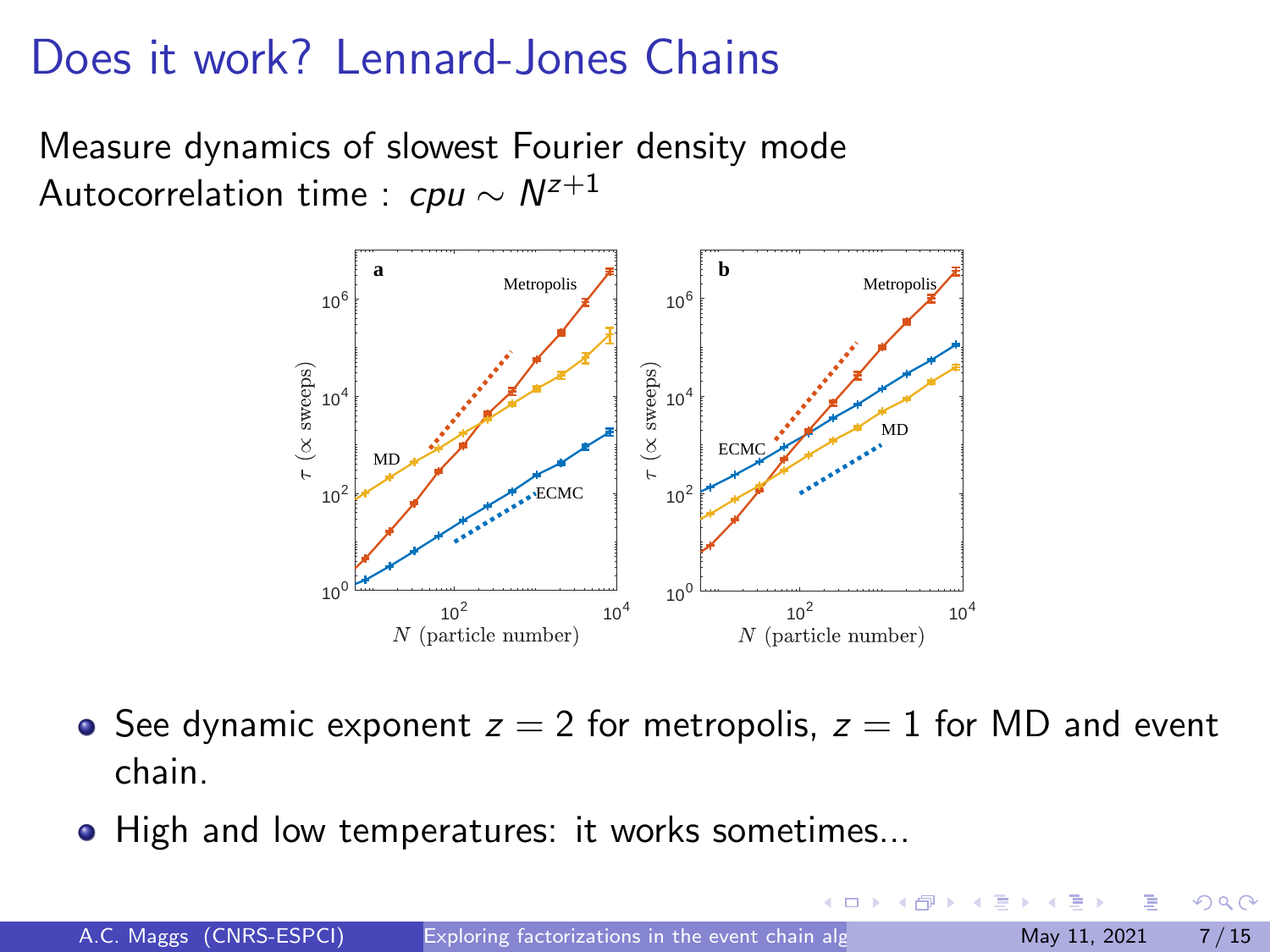#### Harmonic model

• Low temperature LJ is also harmonic, so why is it slow?

$$
U \sim \sum_i (x_i - x_{i-1} - b)^2
$$

Stretched chain: step sizes falls with temperature

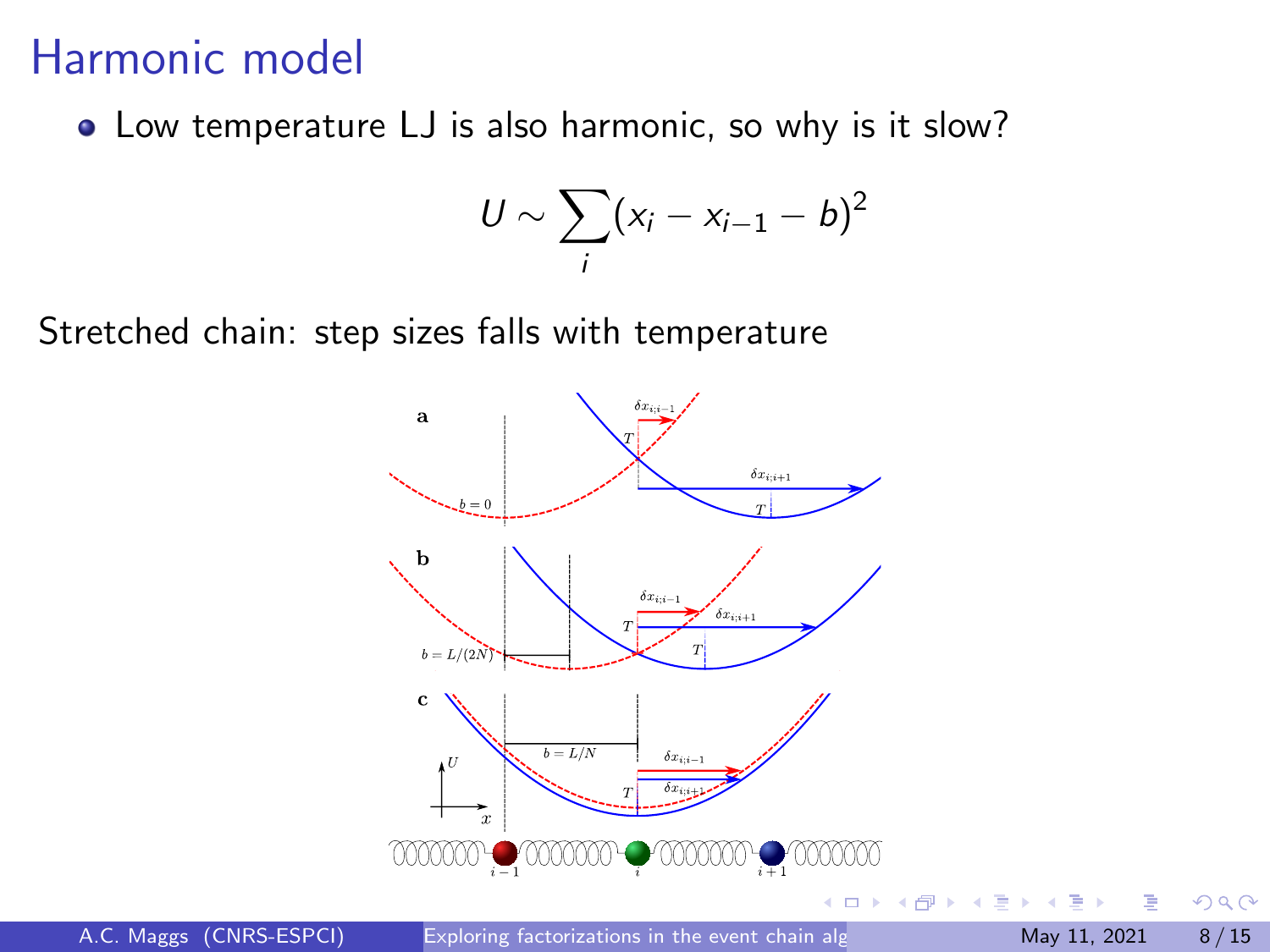## Factor field

- Add in a constant to the energy:  $\Delta U = -h\sum (x_{i+1} x_i) = -hL$
- Does not change thermodynamics, only changes dynamics



#### Choose the special value  $h = P$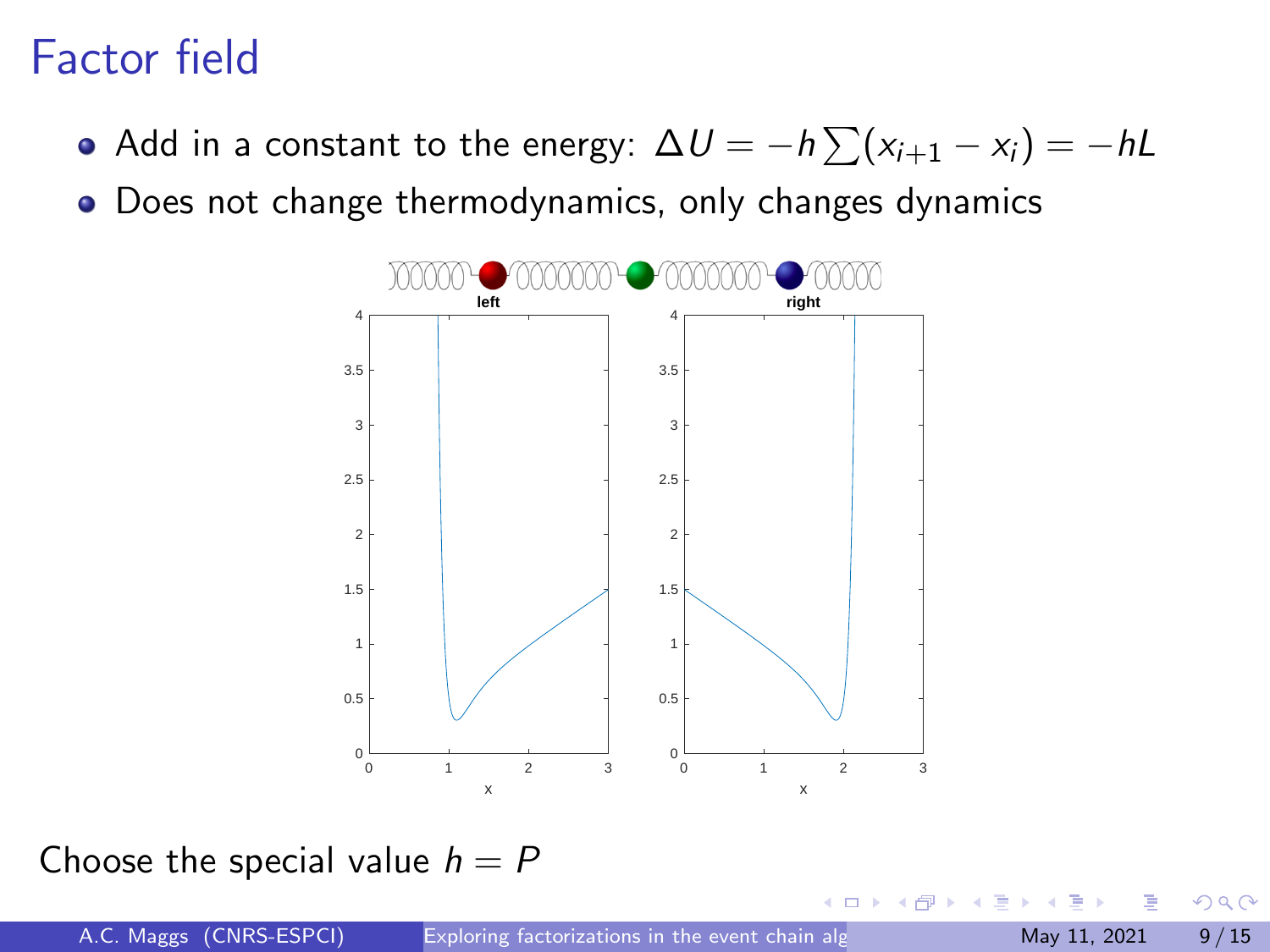#### Autocorrelation times

Low temperature LJ: the bad case



Super-fast relaxation:  $z = 1/2$ , hard-rods and LJ.

 $QQ$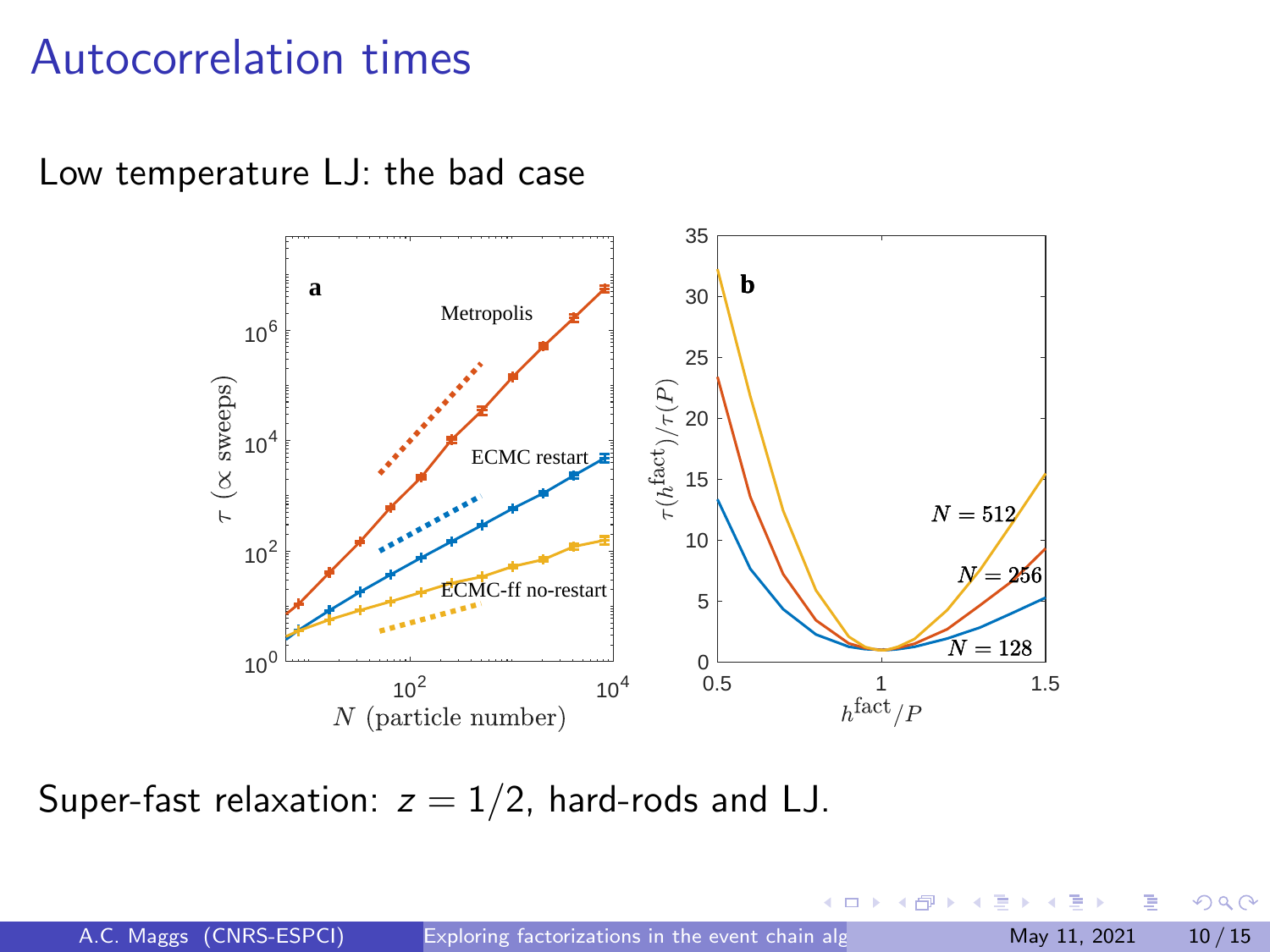#### Large scale motion

 $\bullet$  Strong change in the nature of the dynamics at the special value of h.

$$
P \sim \frac{1}{|\mathbf{s} - \mathbf{s}'|} \langle x_{i(\mathbf{s})} - x_{i(\mathbf{s}')} \rangle
$$
 drift speed of activity

(Michel, Kapfer, Krauth)

- Special value of the factor-field corresponds to zero mean speed for the active position.
- Is the activity diffusing?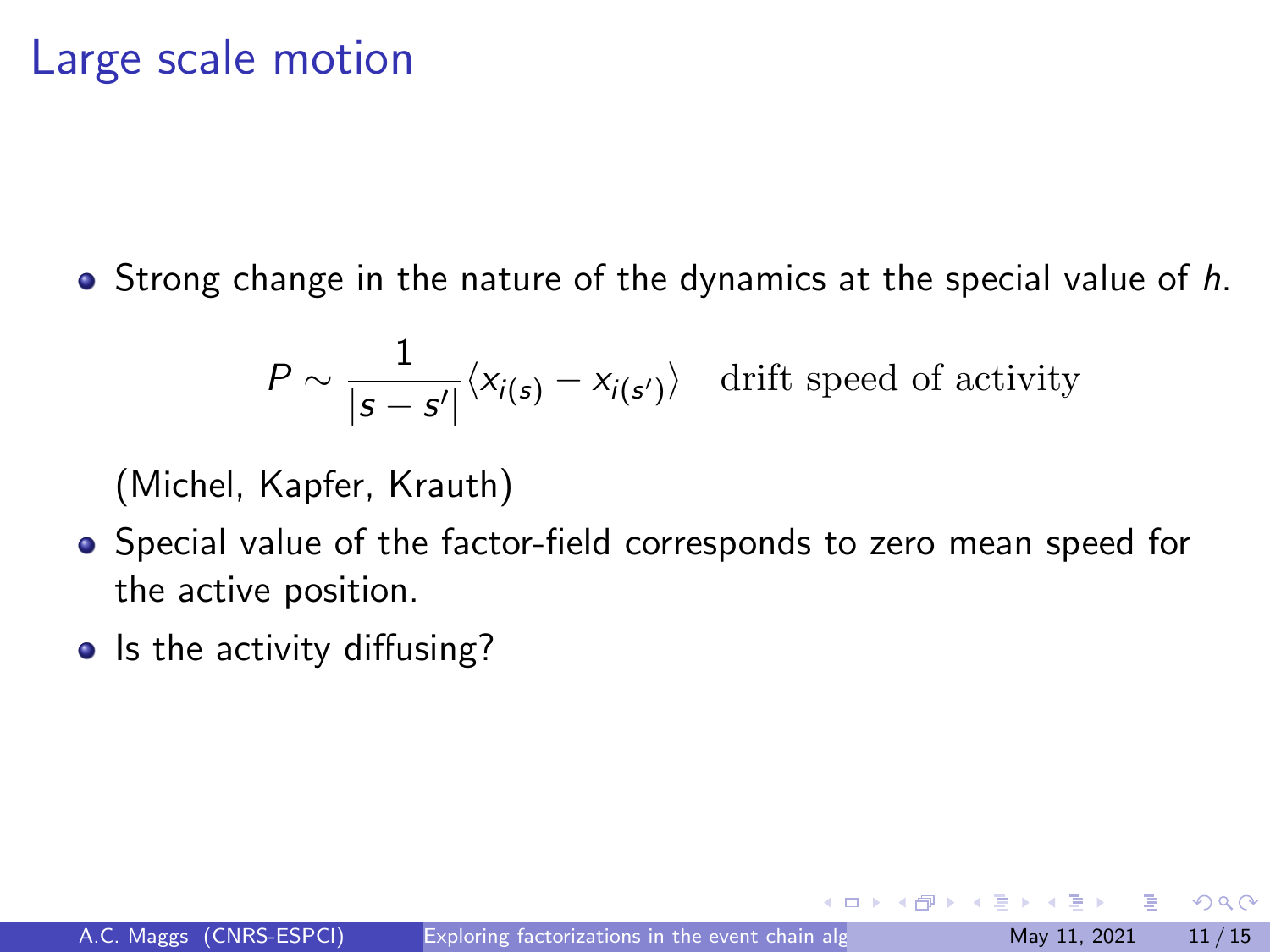# Lifting correlations

define  $u = \pm 1$  for left/right lifting, measure  $\langle u(0)u(s)\rangle$ Like a velocity-velocity correlation function



 $\langle u(0)u(s)\rangle \sim s^{-\gamma}, \quad \gamma=2/3$ (Displacement)<sup>2</sup>:  $\langle i(s)^2 \rangle = \int \int \langle u(s)u(s') \rangle ds \, ds' \sim s^{2-\gamma} \sim s^{4/3}$ 

A.C. Maggs (CNRS-ESPCI) [Exploring factorizations in the event chain algorithm](#page-0-0) May 11, 2021 12/15

 $QQ$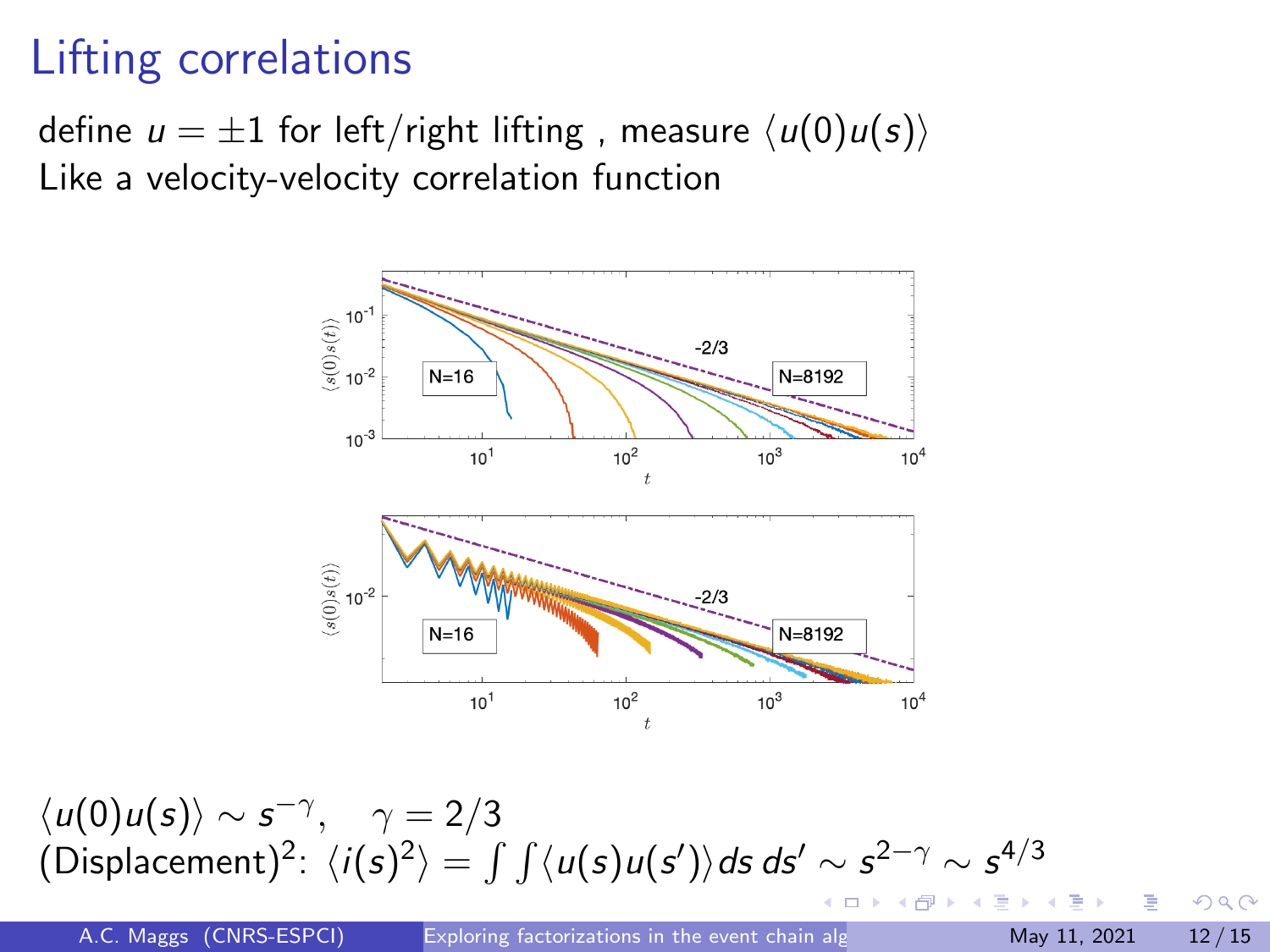### <span id="page-12-0"></span>Exponent identities

Consider s liftings (Index) distance explored:

$$
\langle |i(s)| \rangle \sim s^{1-\gamma/2} \sim s^{2/3}
$$

Hyperdiffusion law: but we can link z and  $\gamma$ :

In the autocorrelation time activity explores the whole chain

$$
(N^{(1+z)})^{(1-\gamma/2)} = N
$$
,  $z = \gamma/(2-\gamma) = 1/2$ .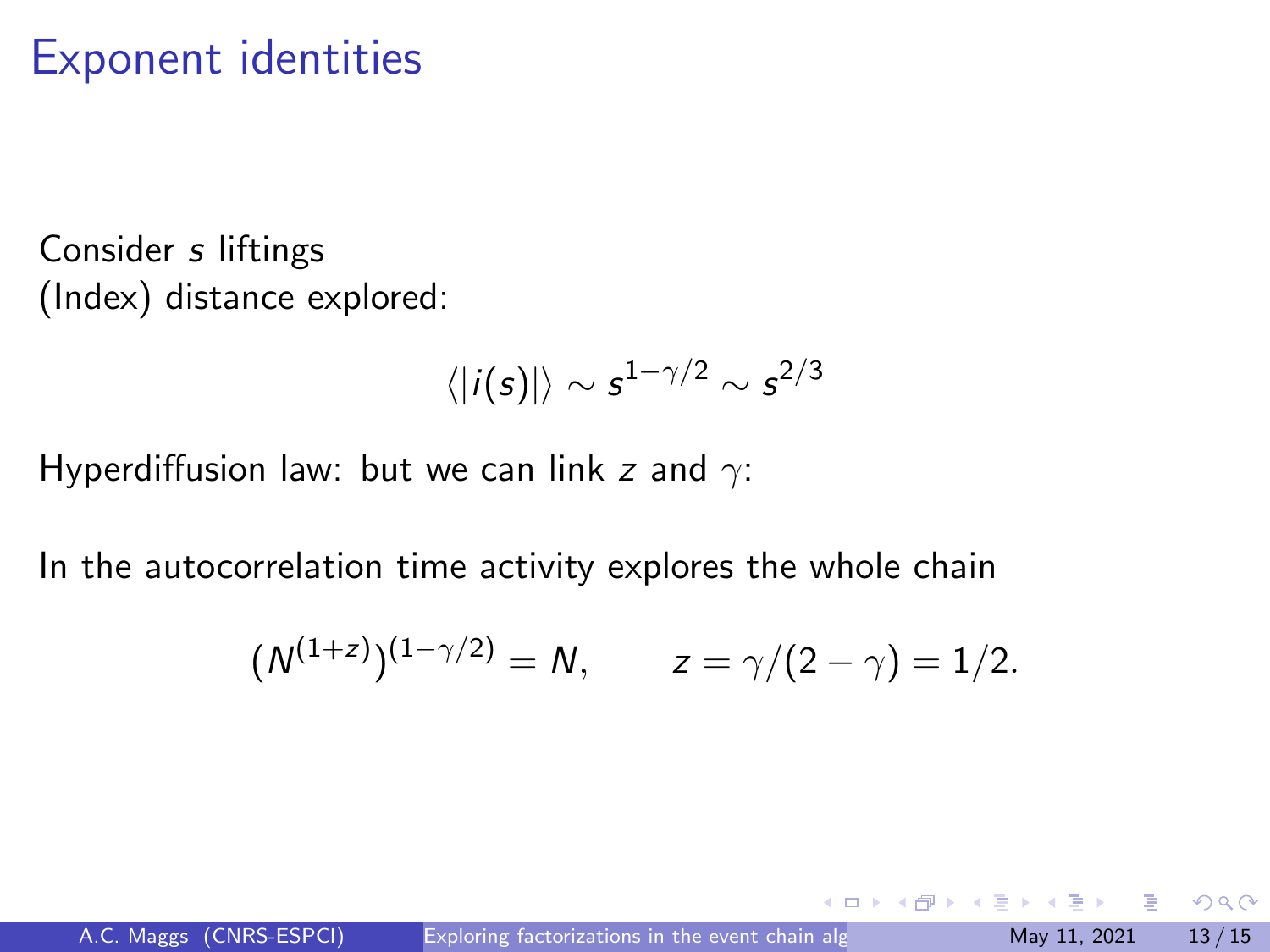## Return probability: Local time

How far does a single particle move? It advances whenever activity returns to origin Count returns to origin



number of [s](#page-12-0)teps of a given particle increases as  $\mathsf{s}^{1/3}$ 

A.C. Maggs (CNRS-ESPCI) [Exploring factorizations in the event chain algorithm](#page-0-0) May 11, 2021 14/15